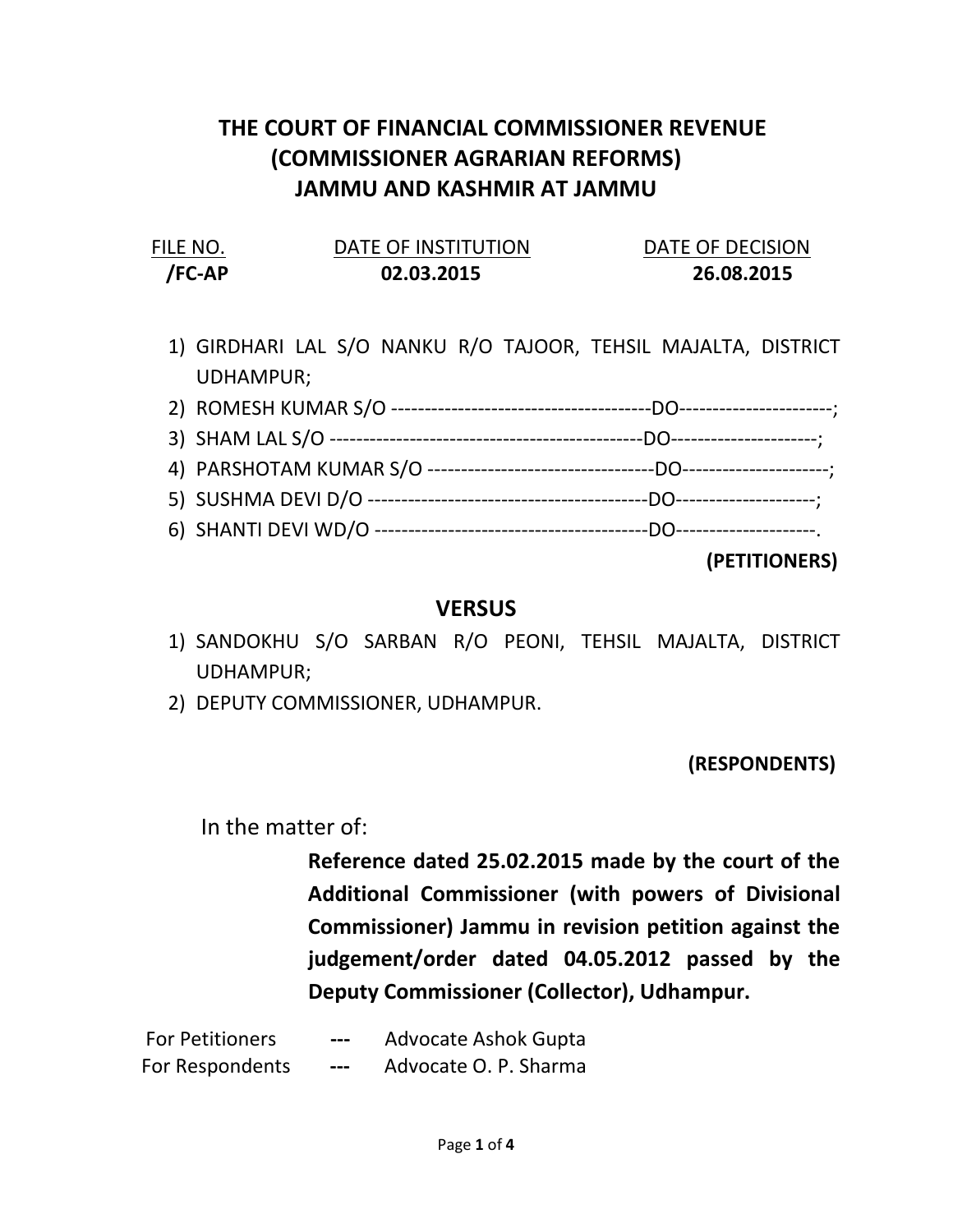## J U D G E M E N T

- 1) The summarised facts of the case are that one Sarban (Grandfather of petitioner Nos. 1 to 5 and father of respondent No. 1) was an owner of landed property falling in village Peoni, Tehsil Majalta, District Udhampur. When he died, the Naib-Tehsildar, Majalta attested mutation No. 249 dated 22.07.1965 by virtue of which the succession of the *propositus* was devolved upon his wife, Roopan and both sons namely, Nanku and Sandokhu in equal shares. Later, his wife also died and another inheritance mutation No. 402 dated 21.08.2001 was attested by the Naib-Tehsildar, Majalta devolving her estate upon Nanku and Sandokhu equally.
- 2) Aggrieved, Sandokhu, the respondent No. 1 herein questioned both these mutations in two separate appeals before the Assistant Commissioner Revenue, Udhampur contending that Nanku was not the son of Sarban and therefore, he was not entitled for any share in the property of his father. It was alleged that he was the son of one Mangtoo and stayed in some other village. The said court disposed of the case basically on the ground that the determination of parentage of any person is always the jurisdiction of Civil Courts. The Revenue Courts do not adjudicate in such matters and thus, it dismissed the appeals vide its order dated 31.12.2007 advising the parties to seek remedy before a Civil Court.
- 3) Dissatisfied, the respondent No. 1 challenged the order passed by the Assistant Commissioner Revenue, Udhampur in a further appeal before the Deputy Commissioner (Collector), Udhampur who vide his order dated 04.05.2012 set aside the impugned order as well as both the mutations. It was held by the Collector that the claim of the respondent with regard to the relation of Nanku with Mangtoo has not been satisfactorily countered by the appellate court and remanded the case to the Tehsildar, Majalta for further necessary action.
- 4) The father of petitioner Nos. 1 to 5 then filed a revision petition taking an exception to the order passed by the Deputy Commissioner (Collector), Udhampur before the Divisional Commissioner, Jammu who transferred the same to the Additional Commissioner (with powers of the Divisional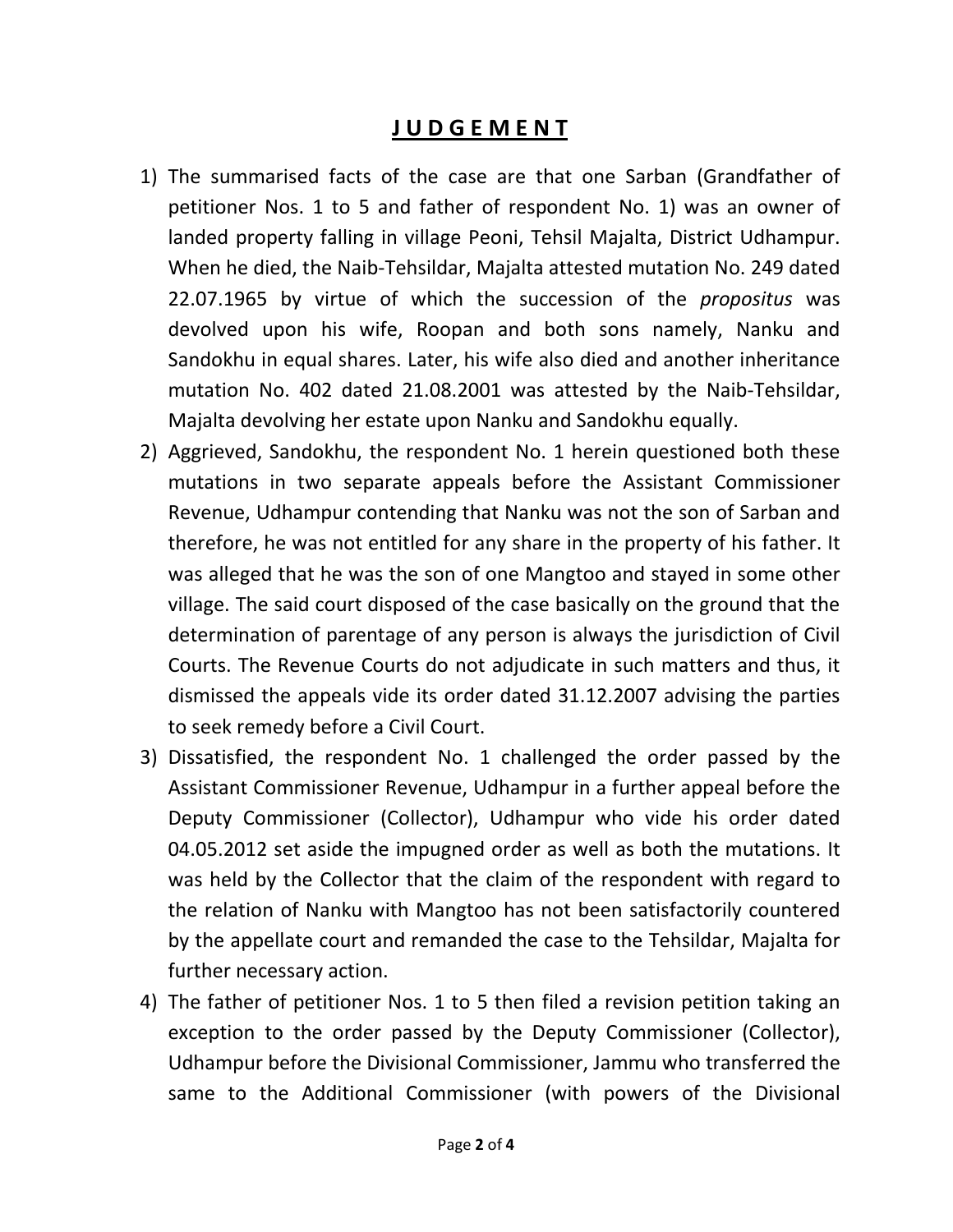Commissioner), Jammu for disposal under law. Pending disposal of the case the said Nanku died and his legal heirs were brought on record. The court below while upholding the observations made by the Assistant Commissioner Revenue, Udhampur also questioned his jurisdiction to try the appeals under the Land Revenue Act, 1996 (Smvt.). It said that the Assistant Commissioner Revenue is an Assistant Collector of the  $1<sup>st</sup>$  Class who is not empowered to hear appeals under Sec. 11 of the said Act unless powers of Collector are conferred upon him by the Government or otherwise he is only authorised in this behalf when the Collector transfers cases to him for adjudication. However, in the circumstances of the case, the court below deemed the order passed by him as has been passed by the Collector and opined that technically no further appeal could lie against such an order before the Deputy Commissioner (Collector). It has accordingly submitted the case to this court under Sec. 15 (3) of the Land Revenue Act, 1996 (Smvt.) with the recommendation to set aside the order passed by the Deputy Commissioner (Collector), Udhampur and to direct the parties to move a Civil Court to establish the parentage of Nanku.

5) This court has meticulously gone through the case file and commends that the court below has quite logically addressed the controversy. Questions regarding the biological relationship of a person are indeed not matters to be dealt with by the Revenue Authorities. It is always the domain of Civil Courts and thus, the court below has rightly returned its findings in this regard. But as far as the jurisdictional powers of the ACRs to try appeals under the Land Revenue Act, 1996 (Smvt.) are concerned, the observations do not seem correct. The court below might not have come across the Annexure to the Cabinet Order No. 466-C of 1956 dated 20.03.1956 whereby the Assistant Collectors of the  $1<sup>st</sup>$  Class of the rank of Assistant Commissioners have been empowered to hear appeals against the orders of the Assistant Collectors of the  $2<sup>nd</sup>$  Class. In this case, both these mutations have been attested by the Naib-Tehsildars who enjoys the powers of Assistant Collectors of the  $2<sup>nd</sup>$  Class under the Land Revenue Act. Therefore, there was no jurisdictional hitch with the order passed by the Assistant Commissioner Revenue, Udhampur. Of course, as per Sec. 11 of the said Act, no second appeal lies against the orders